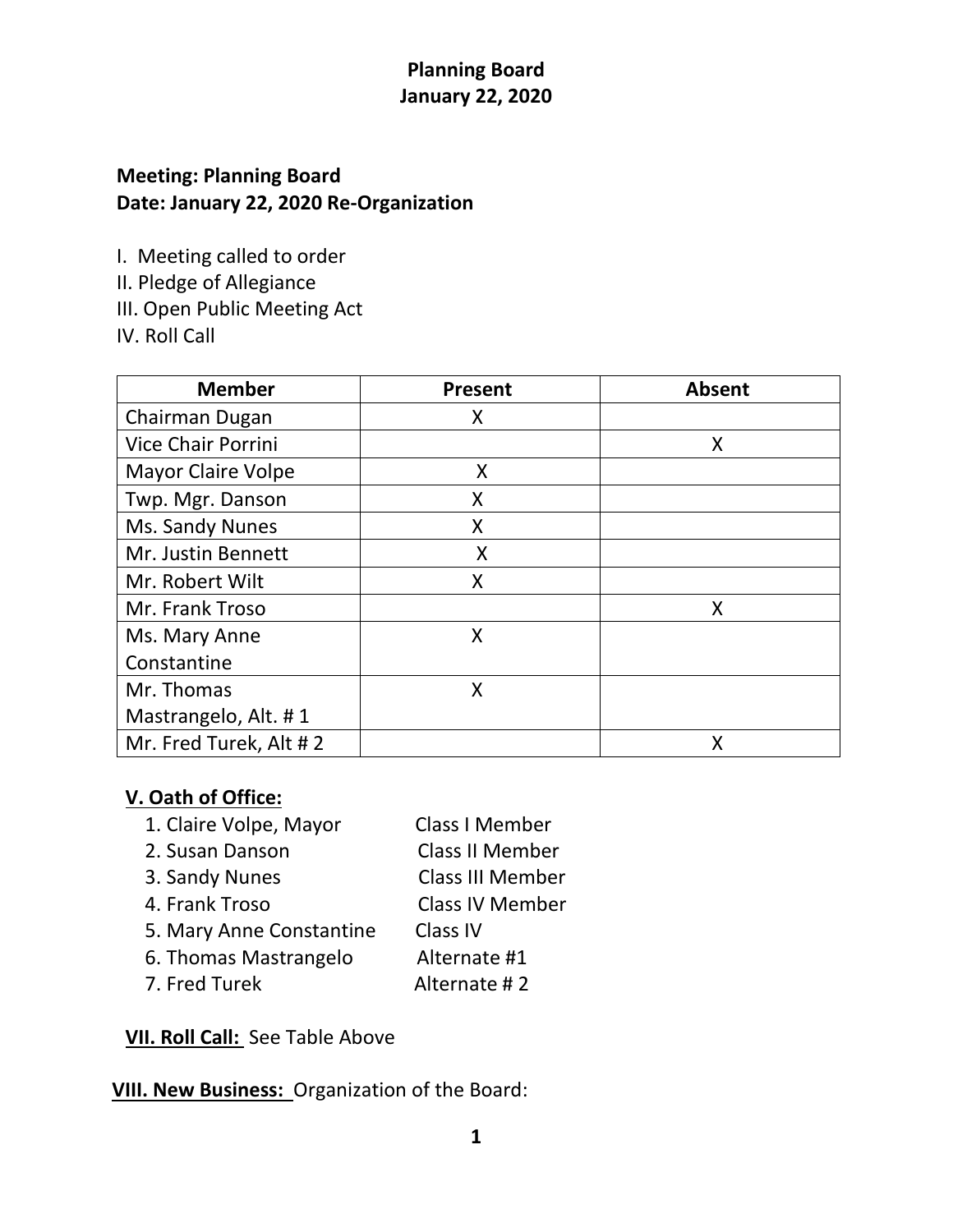## **Planning Board January 22, 2020**

- 1. Nomination of Chairman: Mayor Claire Volpe nominates Mr. Joseph Dugan, second by Mr. Robert Wilt, All Approve.
- 2. Nomination of Vice Chairman: Ms. Sandy Nunes nominates Ms. Theresa Porrini, second by Mayor Claire Volpe, All Approve.
- 3. Nomination of Attorney: Mayor Claire Volpe nominates Mr. Stephen J. Boraske, Esq. Of Florio, Perrucci, Steinhardt & Fader, LLC, second by Township Manager Danson, All Approve.
- 4. Nomination of Engineer: Motion to Nominate Mr. John Cantwell of Remington, Vernick was made by Mayor Claire Volpe, Second byt Ms. Mary Anne Constantine, All Approve
- 5. Nomination of Recording Secretary: Ms. Sandy Nunes nominates Jayne Eastwick, second by Ms. Mary Anne Constaantine, All Approve
- 6. Appointment of Environmental Engineer: Mayor Claire Volpe nominates Environmental Resolutions, Second by Ms. Sandy Nunes, All Approve
- 7. Consent of Meeting Dates: Motion to Accept made by Mr. Thomas Mastrangelo, second by Mayor Claire Volpe, All Approve
- 8. Consent Approval of Official Newspaper authorized by council. Courier Post, The Central Record and The Burlington County Times. Motion to Accept made by Ms. Sandy Nunes, Second by Township Manager Susan Danson

### **VI. New Business:**

### **VII. Old Business:**

#### **VIII. Minutes**

Motion to accept made by Mayor Claire Volpe, second by Township Manager Susan Danson, All approve.

### **IX. Reports:**

Engineer: 494 Route 38 E. Block 173.01 Lot 2.03 Campbell FECU; P-18-10 Mr. John Cantwell recommends calling for an amended Site Plan due to revised Parking Lot Plan.